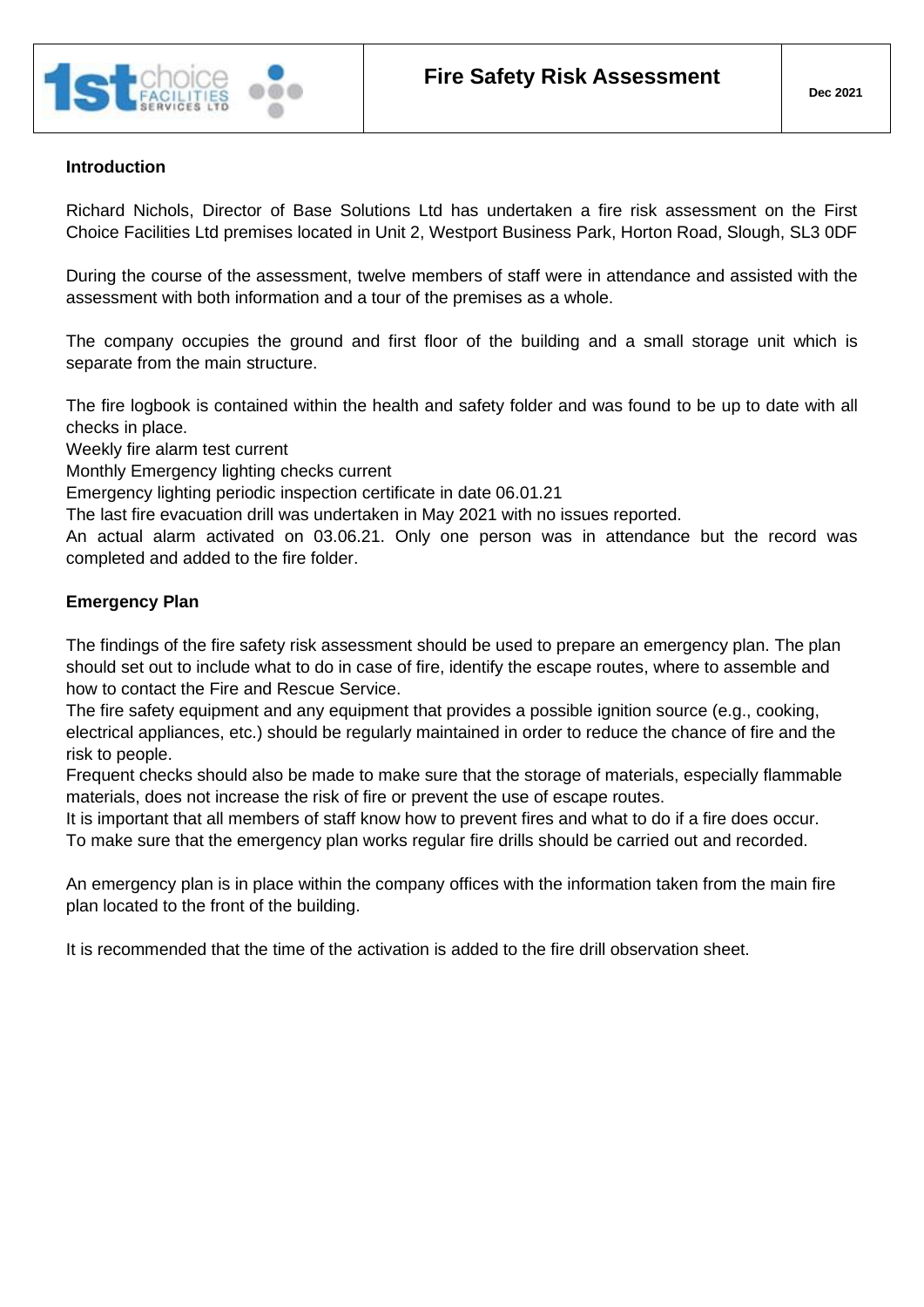# **FIRE SAFETY RISK ASSESSMENT**

| <b>DETAILS</b>        |                                                                                              |
|-----------------------|----------------------------------------------------------------------------------------------|
| Company Name:         | <b>First Choice Facilities Ltd</b>                                                           |
| <b>Premises Name:</b> | Unit 2 Westport Business Park                                                                |
| Address:              | Unit 2, Westport Business Park,<br>Horton Road,<br>Slough,<br>SL3 0DF                        |
| Responsible Person:   | Gabriella Balint                                                                             |
| Position:             | Head of soft FM                                                                              |
| Date of Assessment:   | 8 <sup>th</sup> December 2021                                                                |
| Carried out by:       | <b>Richard Nichols</b>                                                                       |
| Position:             | Health and safety consultant (Base Solutions Ltd)                                            |
| Use of the Premises:  | Office facilities over 2 floors of a 3-storey building and a separate small storage<br>area. |

# **OCCUPANCY**

| Times in Use:                           | Weekdays: | 24 hours | Weekends: | 24 hours |
|-----------------------------------------|-----------|----------|-----------|----------|
| <b>Total Numbers of Staff:</b>          | Weekdays: | 12       | Weekends: |          |
| Total of all Persons Present: Weekdays: |           | 12       | Weekends: |          |
|                                         |           |          |           |          |

# **SIZE**

| Total Size of Premises $(M^2)$ : 248 M <sup>2</sup> approximately |                                            |
|-------------------------------------------------------------------|--------------------------------------------|
| <b>Number of Storeys:</b>                                         | Occupying 2 floors of a 3-storey building. |
| <b>Number of Basements:</b>                                       | N/A                                        |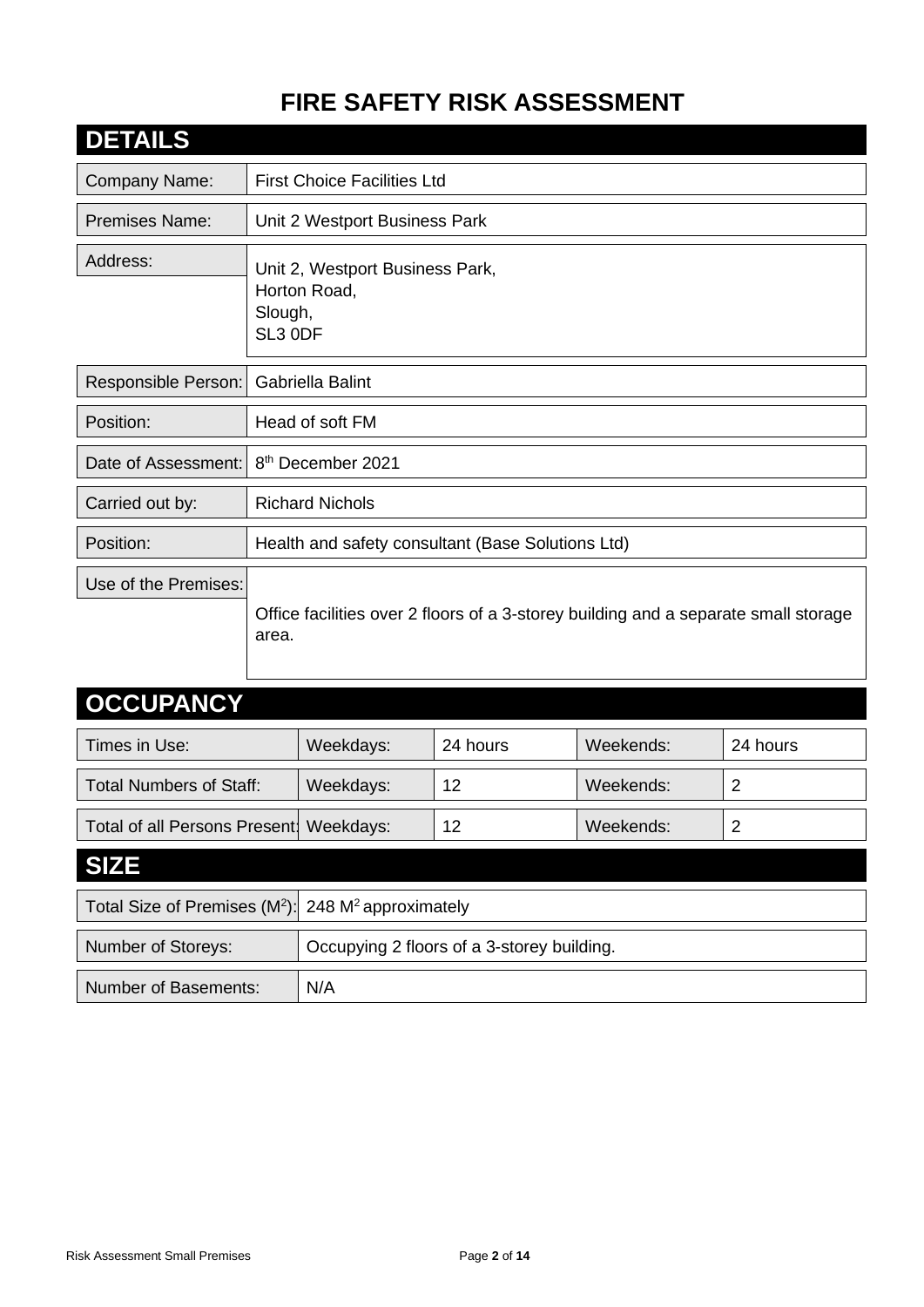| Step 1 - Identify Fire Hazards (Sources of Ignition) |                                                                                                                                                                                |                                         |  |            |  |
|------------------------------------------------------|--------------------------------------------------------------------------------------------------------------------------------------------------------------------------------|-----------------------------------------|--|------------|--|
| <b>Type</b>                                          | <b>Location</b>                                                                                                                                                                | Are existing control measures suitable? |  |            |  |
| <b>Naked Flames</b>                                  | N/A                                                                                                                                                                            |                                         |  | N/A        |  |
| Portable Heaters and<br><b>Heating Equipment</b>     | None at the time of the inspection                                                                                                                                             |                                         |  | <b>Yes</b> |  |
| <b>Electrical Equipment</b>                          | Standard office equipment<br>Computer server unit<br><b>Fridges</b><br>Copiers<br><b>Television screens</b><br>Various other electrical equipment<br>e.g., phone chargers etc. |                                         |  | <b>Yes</b> |  |
| <b>Cooking Equipment</b>                             | Microwave oven<br>Kettle<br>Coffee machine<br>Induction hob in upstairs kitchen<br>Grill<br><b>Toaster</b>                                                                     |                                         |  | <b>Yes</b> |  |
| Work Process Risk(s)                                 | Minimal paper storage<br>Use of electrical equipment.<br>Storage of chemicals                                                                                                  |                                         |  | <b>Yes</b> |  |
| Arson                                                | Site is secure with CCTV<br>surveillance in place which is<br>monitored by Management                                                                                          |                                         |  | <b>Yes</b> |  |
| <b>Smoking Materials</b>                             | Smoking is not permitted in indoor<br>brick wall of the main building.                                                                                                         | areas. An ashtray is provided on the    |  | <b>Yes</b> |  |
| <b>Other Sources</b><br>(including Contractors)      | Occasional maintenance is<br>undertaken at the location.                                                                                                                       |                                         |  | <b>Yes</b> |  |

If you have answered NO to any question above complete the details below: - *What needs to be done to make each situation safe? Action required by whom Date due Date complete* ✓ ✓ ✓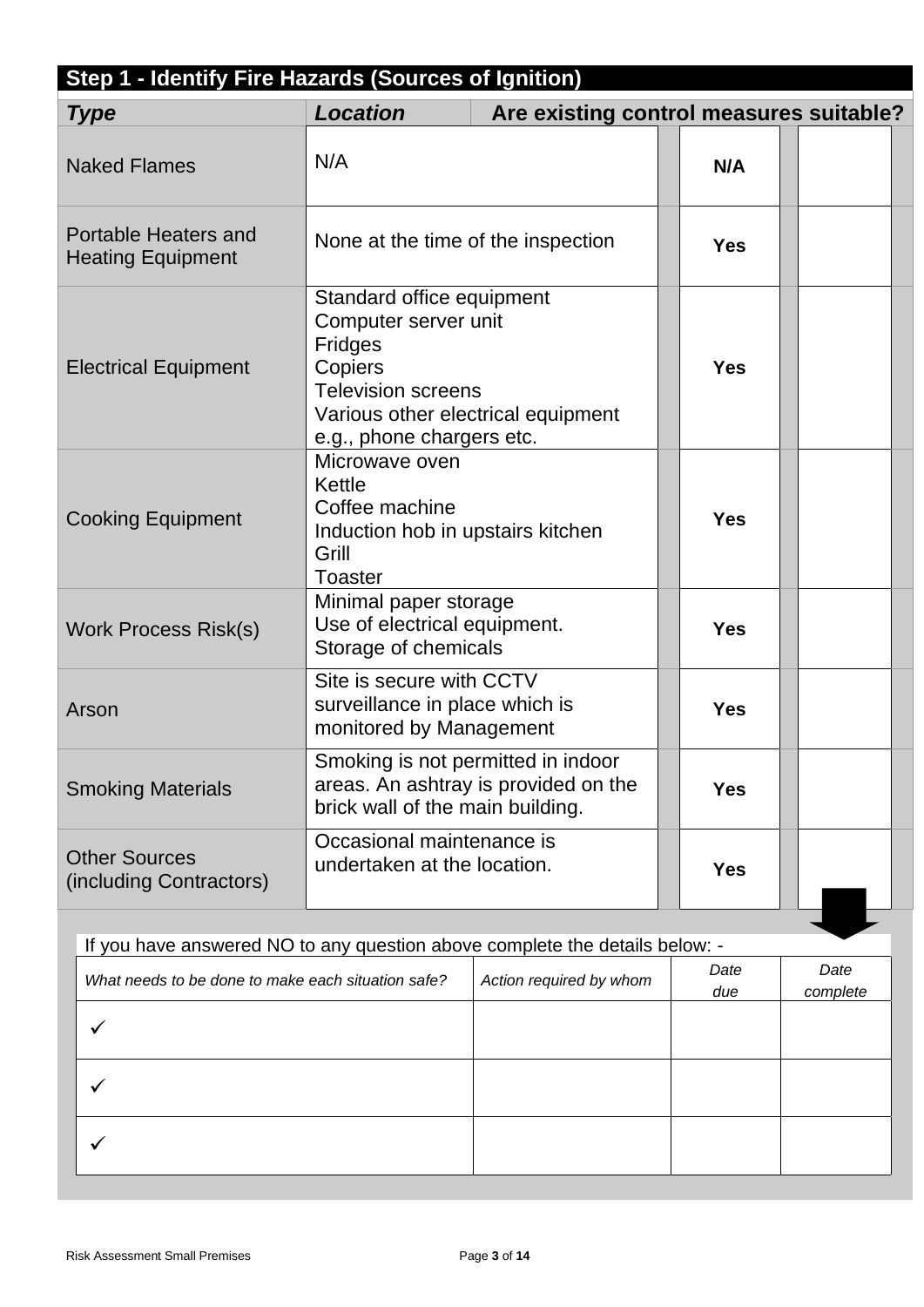| Step 1 - Identify Fire Hazards (Sources of Fuel and Oxygen)                                                                                                                     |                                                                                                                                     |                                         |  |            |           |
|---------------------------------------------------------------------------------------------------------------------------------------------------------------------------------|-------------------------------------------------------------------------------------------------------------------------------------|-----------------------------------------|--|------------|-----------|
| <b>Type</b>                                                                                                                                                                     | <b>Location</b>                                                                                                                     | Are existing control measures suitable? |  |            |           |
| Wood / Paper /Cardboard                                                                                                                                                         | Minimal amounts of paper and<br>cardboard for office use.                                                                           |                                         |  | <b>Yes</b> |           |
| Plastics / Rubber / Foam                                                                                                                                                        |                                                                                                                                     |                                         |  | <b>Yes</b> |           |
| <b>Retail Stock</b>                                                                                                                                                             | N/A                                                                                                                                 |                                         |  | <b>Yes</b> |           |
| <b>Furniture and Fixings</b><br>(curtains, blinds etc)                                                                                                                          | So far as can be ascertained<br>conform to the latest requirements                                                                  | Office furniture and soft furnishings.  |  | <b>Yes</b> |           |
| <b>Flammable Material</b><br>(gases / liquids / paints /<br>thinners / glues)                                                                                                   | Minimal petrol driven equipment<br>stored in separate storage area.<br>Minimal ignition source.                                     |                                         |  | <b>Yes</b> |           |
| Display Materials or<br><b>Decorations</b>                                                                                                                                      | N/A                                                                                                                                 |                                         |  | <b>Yes</b> |           |
| All waste is removed on a regular<br><b>Waste Materials</b><br>basis to the bin storage which is<br>(refuse, packaging)<br>external to the building                             |                                                                                                                                     |                                         |  | <b>Yes</b> |           |
| <b>Building Structure</b>                                                                                                                                                       | Purpose built brick structure with<br>stud wall partitions. No<br>compartmentalisation between<br>storage area and adjoining space. |                                         |  |            | <b>No</b> |
| <b>Oxygen Supplies</b><br>(air conditioning units /<br>bottles / piped supply)                                                                                                  | Air conditioning units are in place<br>within office areas.                                                                         |                                         |  | <b>Yes</b> |           |
|                                                                                                                                                                                 |                                                                                                                                     |                                         |  |            |           |
| If you have answered NO to any question above complete the details below: -                                                                                                     |                                                                                                                                     |                                         |  | Date       | Date      |
| What needs to be done to make each situation safe?                                                                                                                              |                                                                                                                                     | Action required by whom                 |  | due        | complete  |
| As previously noted, the separate<br>$\checkmark$<br>storage space does not have<br>compartmentation from the<br>adjoining area. This is the<br>responsibility of the landlord. |                                                                                                                                     | Landlord                                |  |            |           |
| ✓                                                                                                                                                                               |                                                                                                                                     |                                         |  |            |           |
| ✓                                                                                                                                                                               |                                                                                                                                     |                                         |  |            |           |
|                                                                                                                                                                                 |                                                                                                                                     |                                         |  |            |           |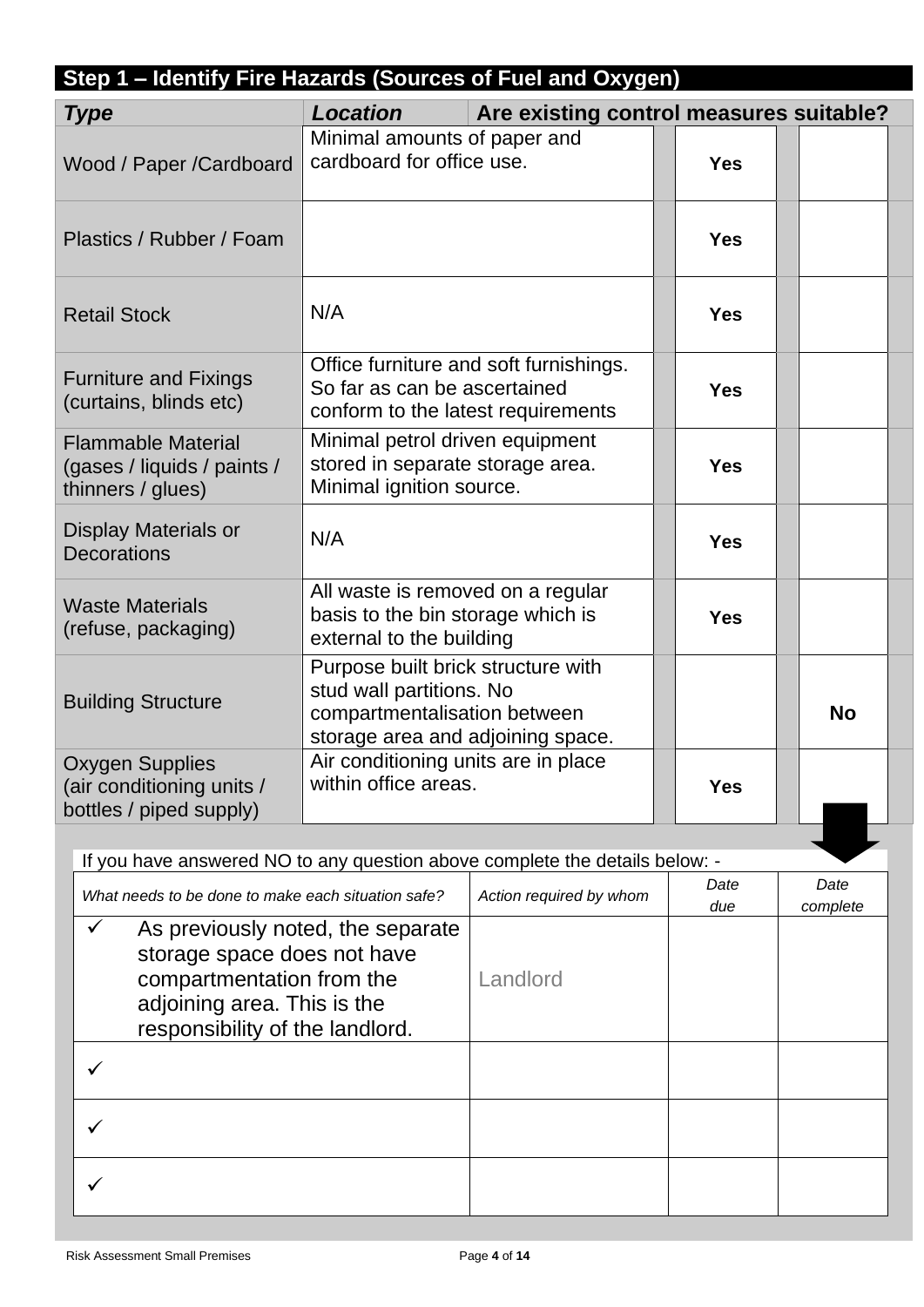| Step 2 - Identifying People at Risk                                                                                                                               |                                                                                                                                                                                                                                                                                                    |
|-------------------------------------------------------------------------------------------------------------------------------------------------------------------|----------------------------------------------------------------------------------------------------------------------------------------------------------------------------------------------------------------------------------------------------------------------------------------------------|
| <b>Type</b>                                                                                                                                                       | <b>Findings</b>                                                                                                                                                                                                                                                                                    |
| a) Sensory Risk:<br>People with visual and / or<br>hearing impairment(s)                                                                                          | None noted at the time of the assessment                                                                                                                                                                                                                                                           |
| b) Mobility Risk:<br>People with physical<br>impairments                                                                                                          | None noted at the time of the assessment                                                                                                                                                                                                                                                           |
| c) Familiarity Risk:<br>People who may be new to<br>the premises and not<br>familiar to its layout,<br>seasonal workers,<br>contractors, visitors or<br>customers | Occasional contractors / consultants visit. Basic fire / safety<br>awareness required when persons are attending site.<br>All visitors are required to sign in upon arrival at the premises<br>which also contains H&S and fire information including location of<br>the emergency assembly point. |
| d) Numbers Risk:<br>Large numbers of people,<br>small numbers of disabled<br>people                                                                               | N/A                                                                                                                                                                                                                                                                                                |
| e) Others:<br>Lone Workers / People<br>Working in Isolation /<br><b>Young Persons</b>                                                                             | Occasional lone working as work dictates. Personnel are required<br>to comply with the company lone working procedure.                                                                                                                                                                             |
| <b>Additional Information:</b>                                                                                                                                    |                                                                                                                                                                                                                                                                                                    |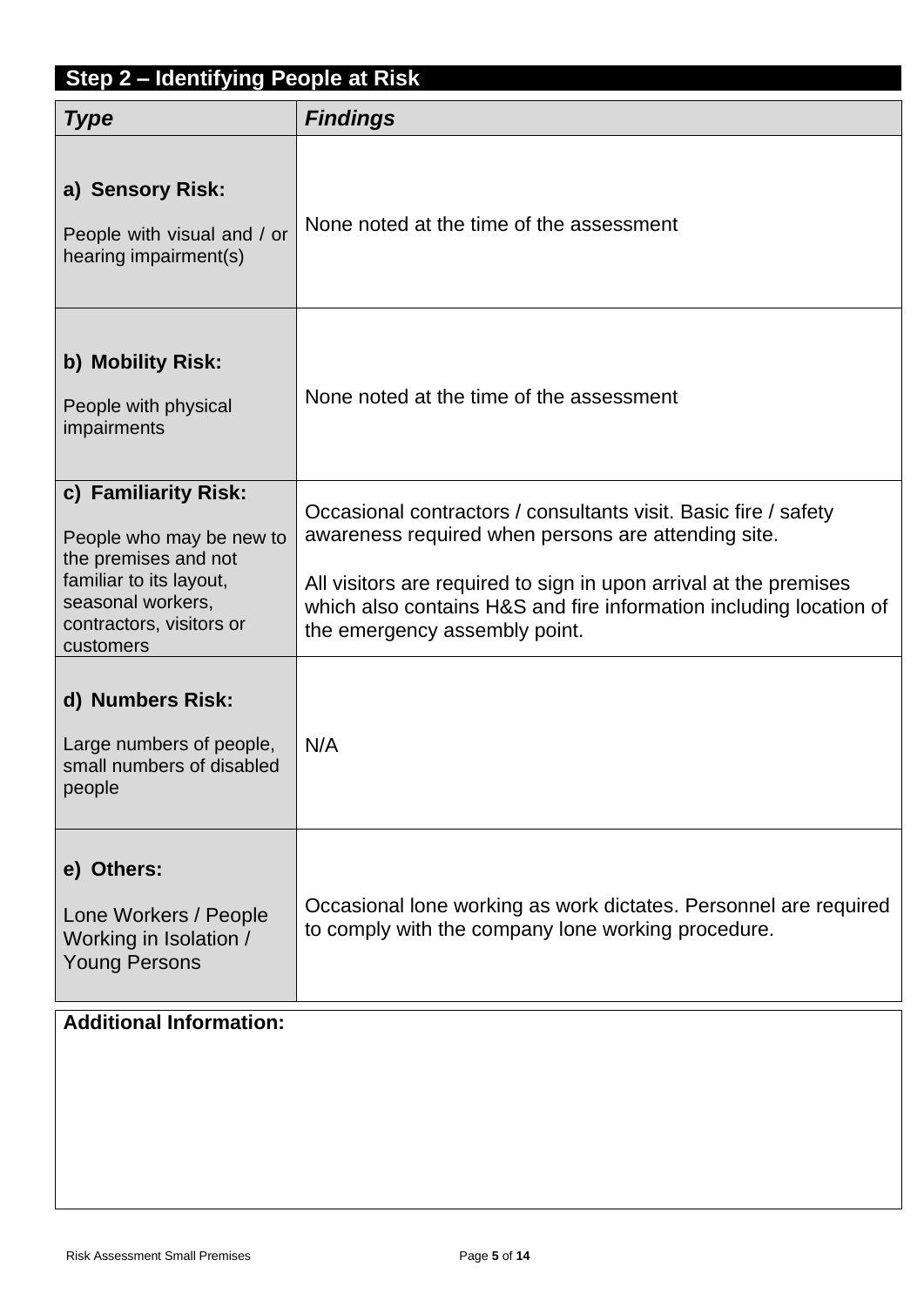| Step 3 ~ Evaluate, Remove, Reduce and Protect From Risk                                                                 |                                |           |  |  |
|-------------------------------------------------------------------------------------------------------------------------|--------------------------------|-----------|--|--|
| Are ignition sources controlled to reduce the chances of fire?<br><b>Yes</b>                                            |                                |           |  |  |
| Are combustible materials kept away from ignition sources?                                                              | <b>Yes</b>                     |           |  |  |
| Are all windows and openings closed last thing at night?                                                                | <b>Yes</b>                     |           |  |  |
| Is your fire alarm system adequate for your premises?                                                                   | <b>Yes</b>                     |           |  |  |
| Will everybody be warned if the fire alarm operates?                                                                    | <b>Yes</b>                     |           |  |  |
| Can everyone escape without assistance?                                                                                 | <b>Yes</b>                     |           |  |  |
| Is the means of escape adequate for the layout of the building?                                                         | <b>Yes</b>                     |           |  |  |
| Are all fire exits easily identified by correct signage?                                                                | <b>Yes</b>                     |           |  |  |
| Are escape routes free from obstruction and storage?                                                                    | <b>Yes</b>                     |           |  |  |
| Are all doors on escape routes easily opened without a key?                                                             | <b>Yes</b>                     |           |  |  |
| Do all doors on escape routes open in the direction of escape?                                                          |                                | <b>No</b> |  |  |
| Can everyone escape in a reasonable time?                                                                               | <b>Yes</b>                     |           |  |  |
| Are escape routes adequately lit if the regular lighting system<br>fails?                                               | <b>Yes</b>                     |           |  |  |
| Is the lighting adequate to illuminate circulation routes?                                                              | <b>Yes</b>                     |           |  |  |
| Do you have fire fighting equipment?                                                                                    | <b>Yes</b>                     |           |  |  |
| Is the fire fighting equipment adequate for the risks present?                                                          | <b>Yes</b>                     |           |  |  |
| Are housekeeping and general waste management adequate?                                                                 |                                |           |  |  |
| Are security arrangements sufficient to prevent unauthorised<br>access?                                                 | <b>Yes</b>                     |           |  |  |
| Are measures adequate to prevent the incidents of arson?                                                                | <b>Yes</b>                     |           |  |  |
| Are your premises free of any large open roof spaces or<br>concealed ceiling voids?                                     |                                | <b>No</b> |  |  |
| Would a fire in your premises be contained wholly within it?                                                            | <b>Yes</b>                     |           |  |  |
| Can the fire service easily get to your premises?                                                                       | <b>Yes</b>                     |           |  |  |
|                                                                                                                         |                                |           |  |  |
| If you have answered NO to any question above complete the details below: -                                             | Date                           | Date      |  |  |
| What needs to be done to make each situation safe?                                                                      | Action required by whom<br>due | complete  |  |  |
| $\checkmark$<br>Fire doors (FD30) do not have<br>intumescent strips either on the door or<br><b>GB</b><br>in the frame. |                                |           |  |  |
| ✓                                                                                                                       |                                |           |  |  |
| ✓                                                                                                                       |                                |           |  |  |
|                                                                                                                         |                                |           |  |  |
| $\checkmark$                                                                                                            |                                |           |  |  |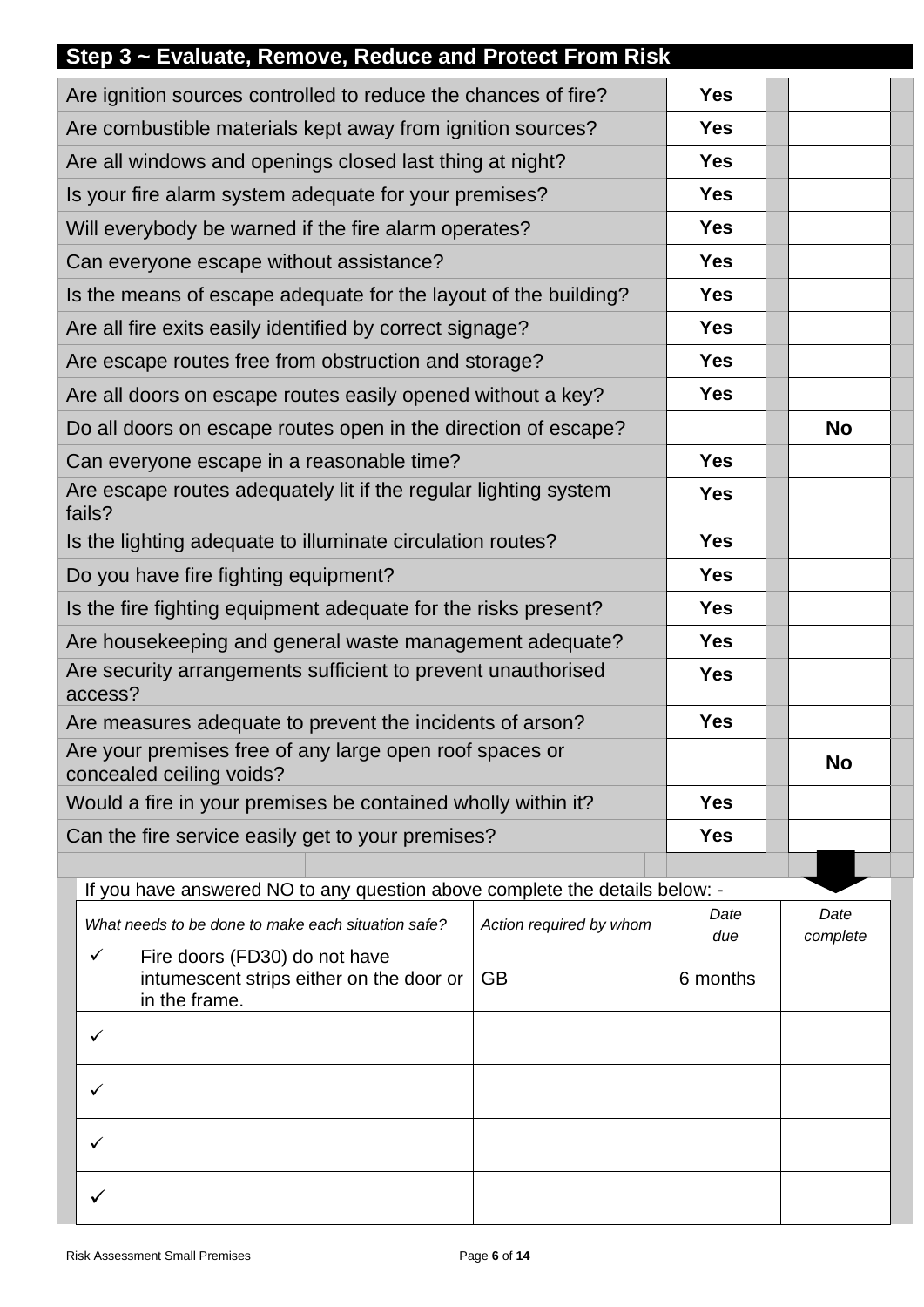# **Step 4 ~ Record, Plan, Inform, Instruct and Train**

## *You must record your fire safety arrangements – this includes:*

| Have you made an emergency plan?                                           | <b>Yes</b> |
|----------------------------------------------------------------------------|------------|
| Have you provided fire instruction and staff training?                     | <b>Yes</b> |
| Are there records of fire drills to test your training and emergency plan? | <b>Yes</b> |
| Are there records of maintenance on all fire safety measures?              | <b>Yes</b> |
| Have you recorded the significant findings of this assessment on Page 9?   | <b>Yes</b> |

| 5 |  |
|---|--|
| S |  |
| 5 |  |
| 5 |  |
| 5 |  |

**JANUARY 2023**

| If you have answered NO to any question above complete the details below: - |                         |             |                  |
|-----------------------------------------------------------------------------|-------------------------|-------------|------------------|
| What needs to be done to make each situation safe?                          | Action required by whom | Date<br>due | Date<br>complete |
| Lack of compartmentation in storage<br>$\checkmark$<br>area                 | GB / Landlord           | 6 Months    |                  |
|                                                                             |                         |             |                  |
|                                                                             |                         |             |                  |
|                                                                             |                         |             |                  |
|                                                                             |                         |             |                  |

# **Step 5 ~ Review**

#### *Your fire safety risk assessment must be kept up to date*

#### **Date of next review**

It is recommended that you review your fire safety risk assessment regularly **OR** if you make changes to the layout of your premises, any changes to work processes, significantly increase the amount of combustible materials stored or displayed or sources of ignition, change your opening hours (e.g. to include night time opening etc.) or any failures in your fire safety precautions then you should review your fire safety risk assessment.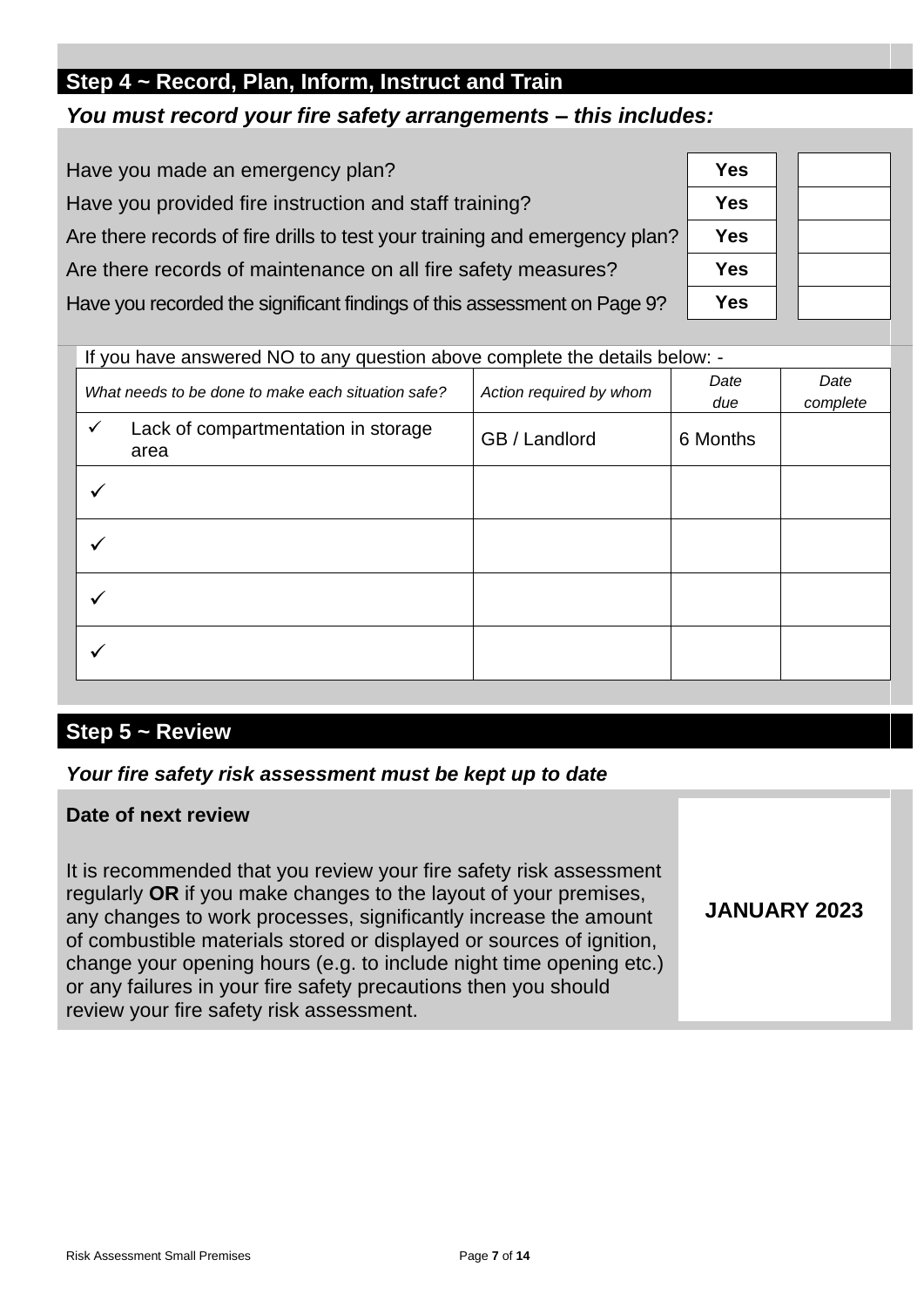### **SIMPLE PREMISES FIRE SAFETY RISK ASSESSMENT**

# **LEVEL OF FIRE RISK**

In premises where there is a likelihood of a fire starting and spreading quickly, or a fire could start and grow undetected, and affecting the escape routes before people can use them, then the level of risk should normally be regarded at 'higher'. Such premises might include those where significant quantities of flammable materials are used or stored; ready sources of ignition are present, e.g. heat producing machinery and processes; premises where significant numbers of the people are present and might move slowly or be unable to move without assistance; and premises where the construction provides hidden voids or flues through which a fire could quickly spread.

In premises where there is a low occupancy level and all the occupants are able bodied and capable of using the means of escape without assistance; very little chance of a fire starting; few if any highly combustible or flammable materials or other fuels for a fire; fire is unlikely to spread quickly; and will be quickly detected so that all people will quickly know that a fire has occurred and can make their escape, then the risk can usually be regarded as 'lower'.

In most cases however, the risk will usually be 'normal'.

Taking into account both the active and passive fire prevention measures and general fire precautions observed at the time of this fire safety risk assessment, it is considered that the hazard from fire (likelihood of fire) at these premises is:

| _OW |  | Normal |  | High |  |  |
|-----|--|--------|--|------|--|--|
|-----|--|--------|--|------|--|--|

In this context, a definition of the above terms is as follows: -

**Low:** Unusually low likelihood of fire as a result of negligible potential sources of ignition.

- **Normal:** Normal fire hazards (e.g. potential ignition sources) for this type of occupancy, with fire hazards generally subject to appropriate controls.
- **High:** Lack of adequate controls applied to one or more significant fire hazards, such as to result in significant increase in the likelihood of fire.

Note that, although the purpose of the above is to place the risk fire in context, the approach to fire safety risk assessment is subjective and for guidance only. All hazards and deficiencies identified in this fire safety risk assessment should be addressed by implementing all the recommendations contained in the following action plan.

The fire risk assessment should be reviewed regularly (recommended to be annually).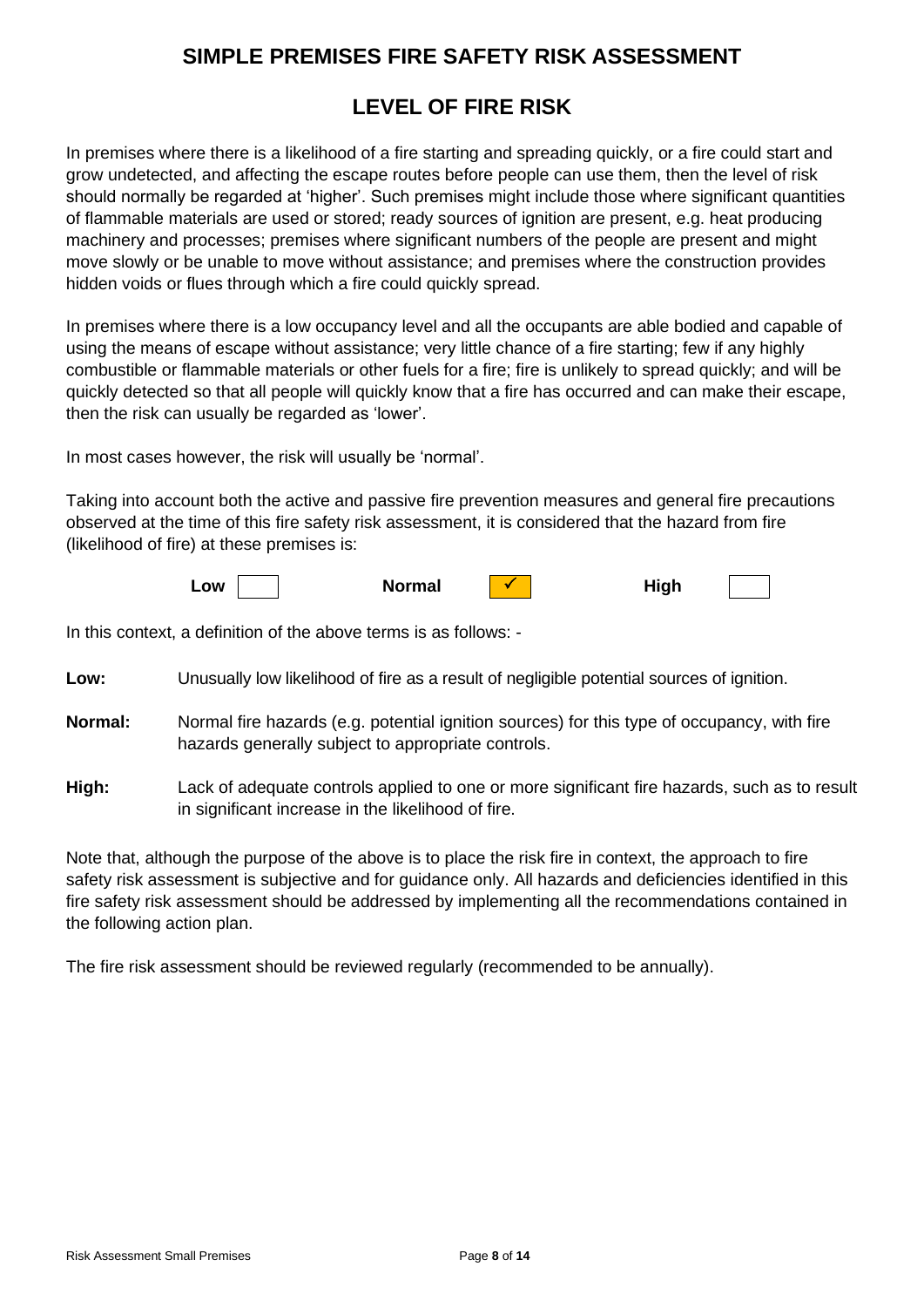### **SIMPLE PREMISES**

# **FIRE SAFETY ACTION PLAN**

Each item should be allocated a priority as follows: -

| <b>Priority 1:</b> | Needs attention immediately               |
|--------------------|-------------------------------------------|
| <b>Priority 2:</b> | Needs attention within 1 month            |
| <b>Priority 3:</b> | Needs attention within the next 6 months  |
| <b>Priority 4:</b> | Needs attention within the next 12 months |

| Ref: | <b>Action</b> |                 | <b>Action by</b> | <b>Completion</b>      |
|------|---------------|-----------------|------------------|------------------------|
|      | Required      | <b>Priority</b> | <b>Whom</b>      | <b>Date</b>            |
|      |               |                 |                  |                        |
|      |               |                 |                  |                        |
|      |               |                 |                  |                        |
|      |               |                 |                  |                        |
|      |               |                 |                  |                        |
|      |               |                 |                  |                        |
|      |               |                 |                  |                        |
|      |               |                 |                  |                        |
|      |               |                 |                  |                        |
|      |               |                 |                  |                        |
|      |               |                 |                  |                        |
|      |               |                 |                  |                        |
|      |               |                 |                  |                        |
|      |               |                 |                  |                        |
|      |               |                 |                  |                        |
|      |               |                 |                  |                        |
|      |               |                 |                  |                        |
|      |               |                 |                  |                        |
|      |               |                 |                  |                        |
|      |               |                 |                  |                        |
|      |               |                 |                  |                        |
|      |               |                 |                  |                        |
|      |               |                 |                  |                        |
|      |               |                 |                  |                        |
|      |               |                 |                  |                        |
|      |               |                 |                  |                        |
|      |               |                 | Page             | $1$ of<br>$\mathbf{1}$ |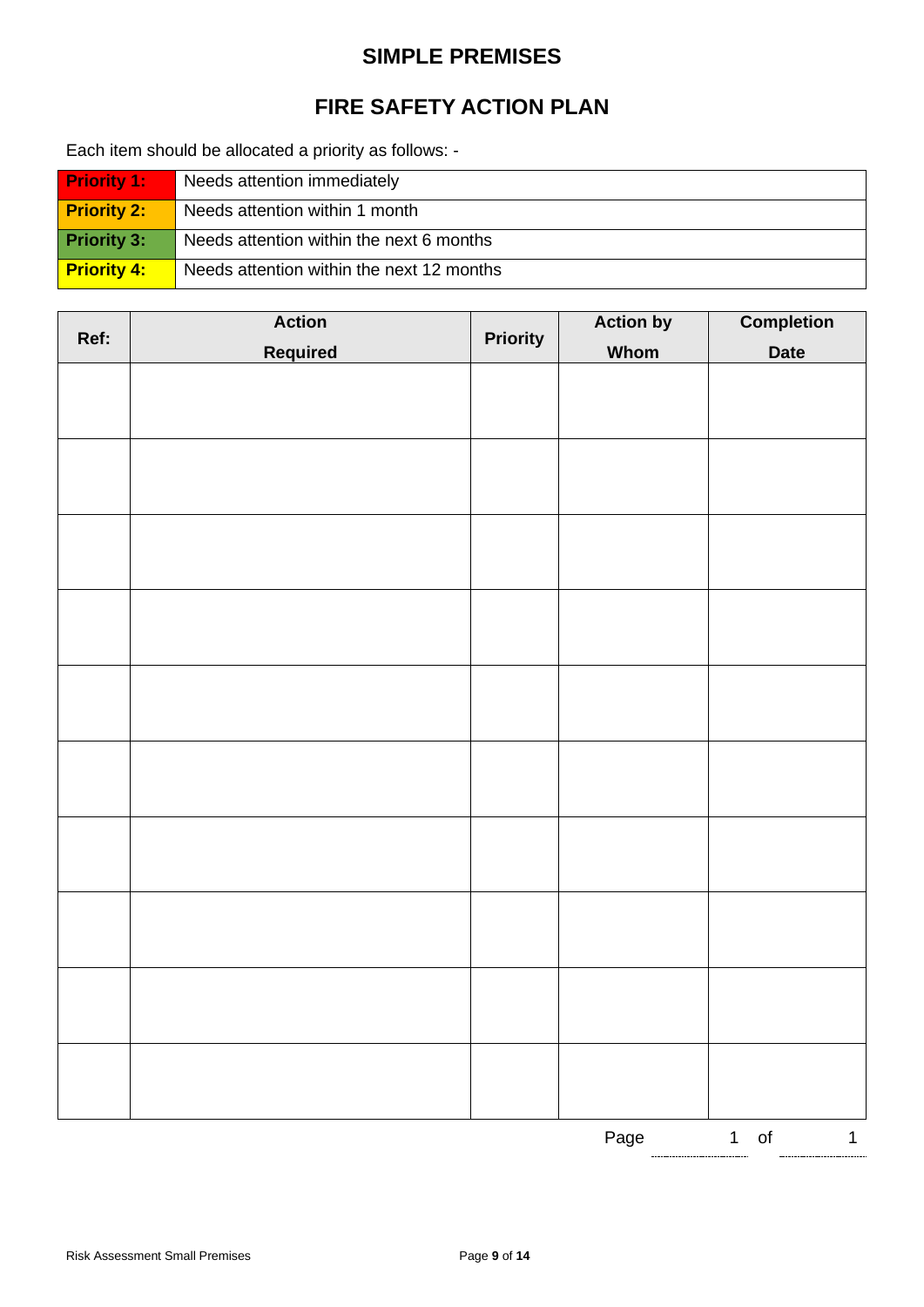**Assembly Point Located at:** Front gate leading to unit 2



**Ground floor Plan**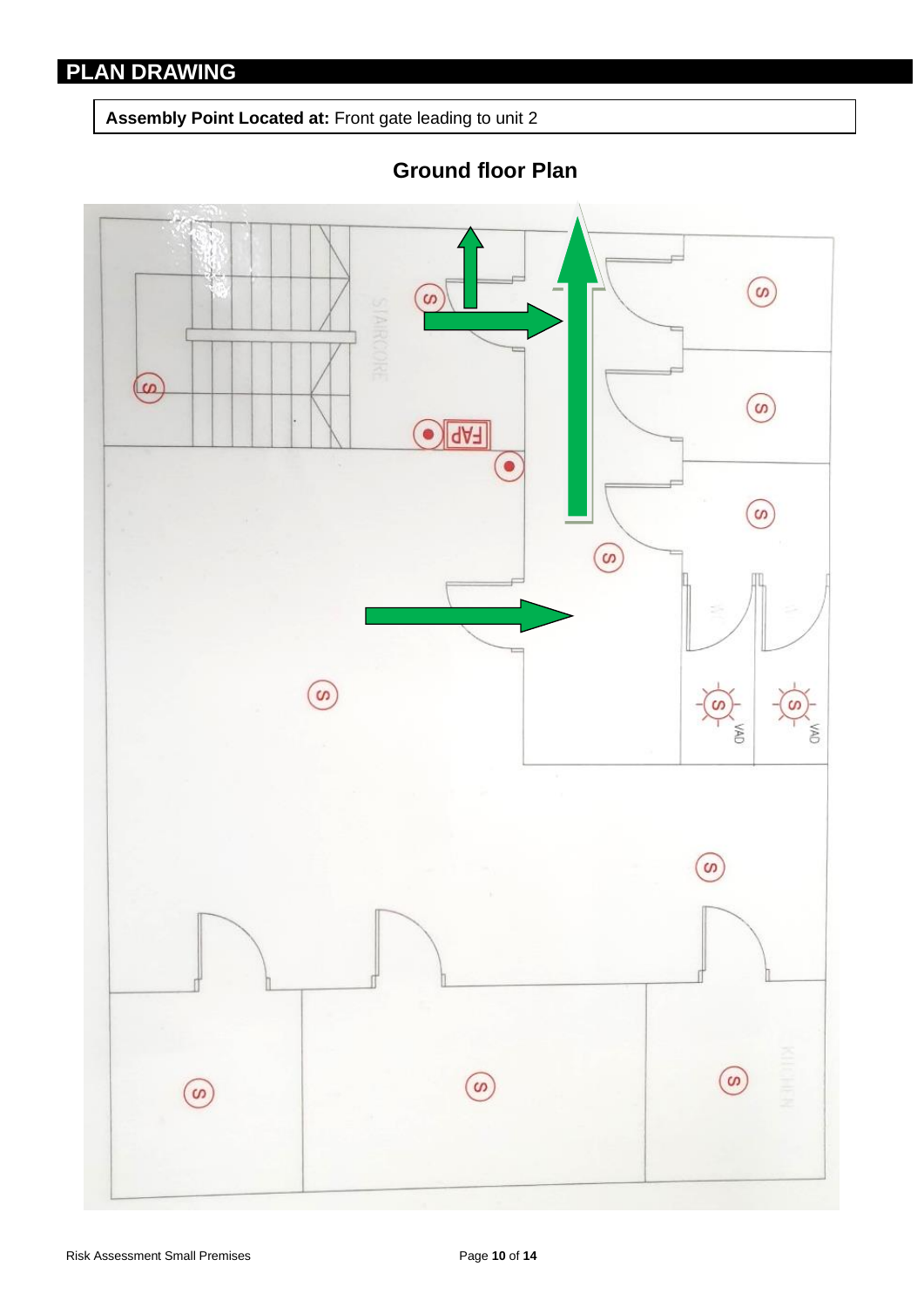# 1 st Floor, Unit 2, Westport Business Park, Viscount Industrial Estate, Horton Road, SL3 0DF

Dimensions in meters

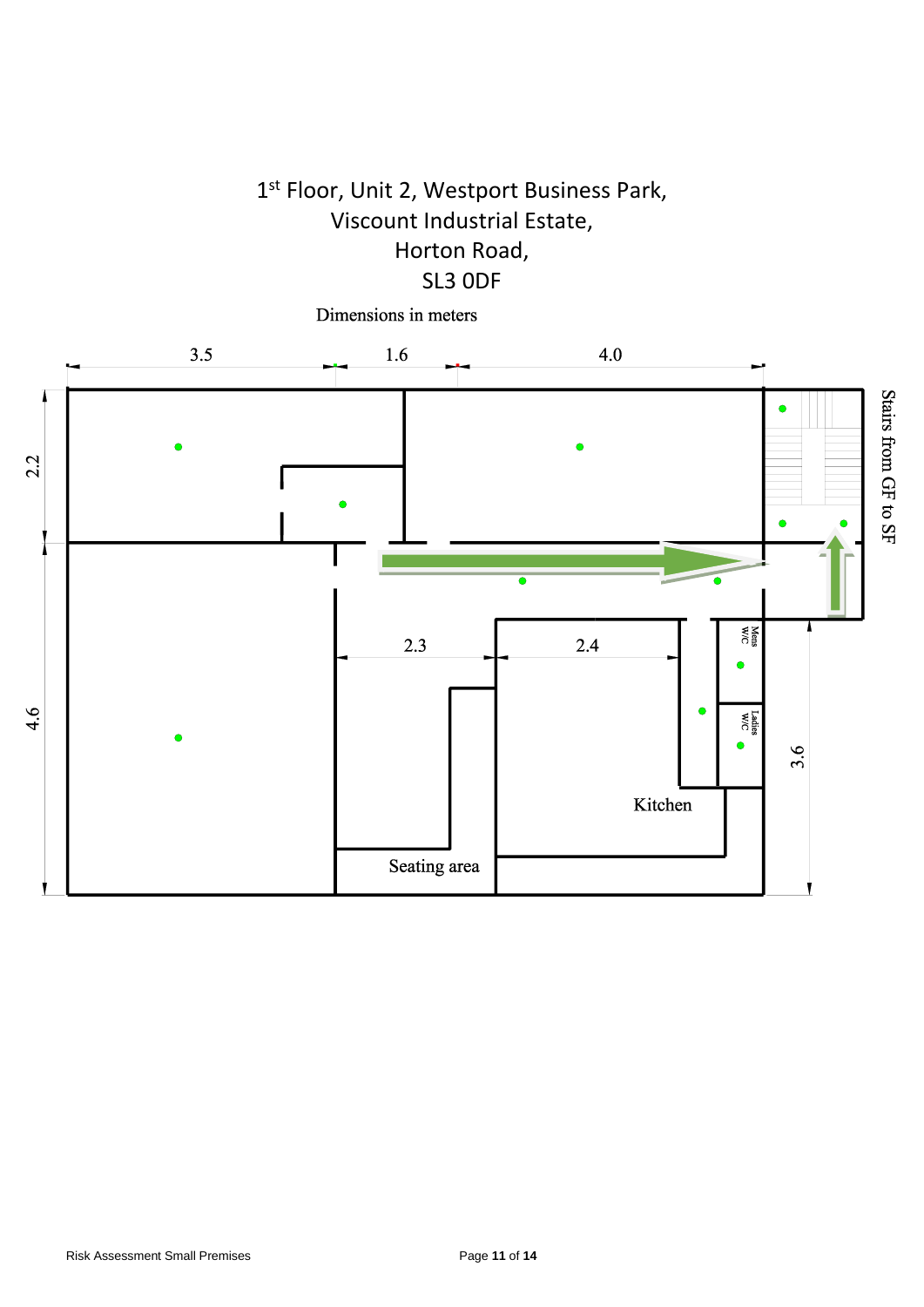



The emergency assembly point is located at the front gate of the unit. All personnel are to be made aware of the possibility of approaching vehicles in this location and the potential to move to the opposite side of the access road to avoid congestion in the area.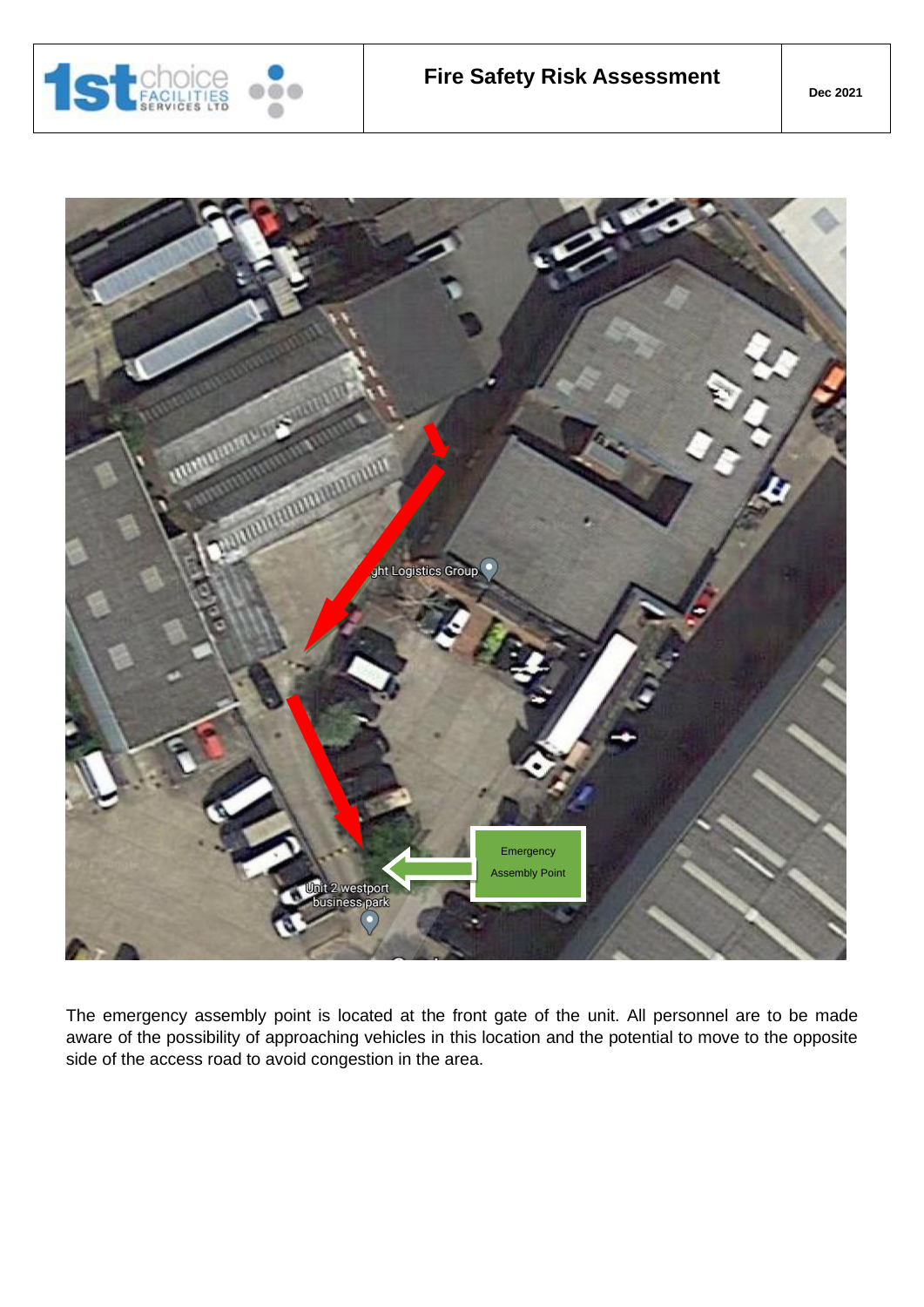

1<sup>st</sup> floor landing Fire action notice to be completed with location of assembly point.



1st floor office area Suggested location for 2 X fire extinguishers.



1<sup>st</sup> floor kitchen Fire door required to kitchen.



1<sup>st</sup> floor exit to stairs Fire door required to place of relative safety.